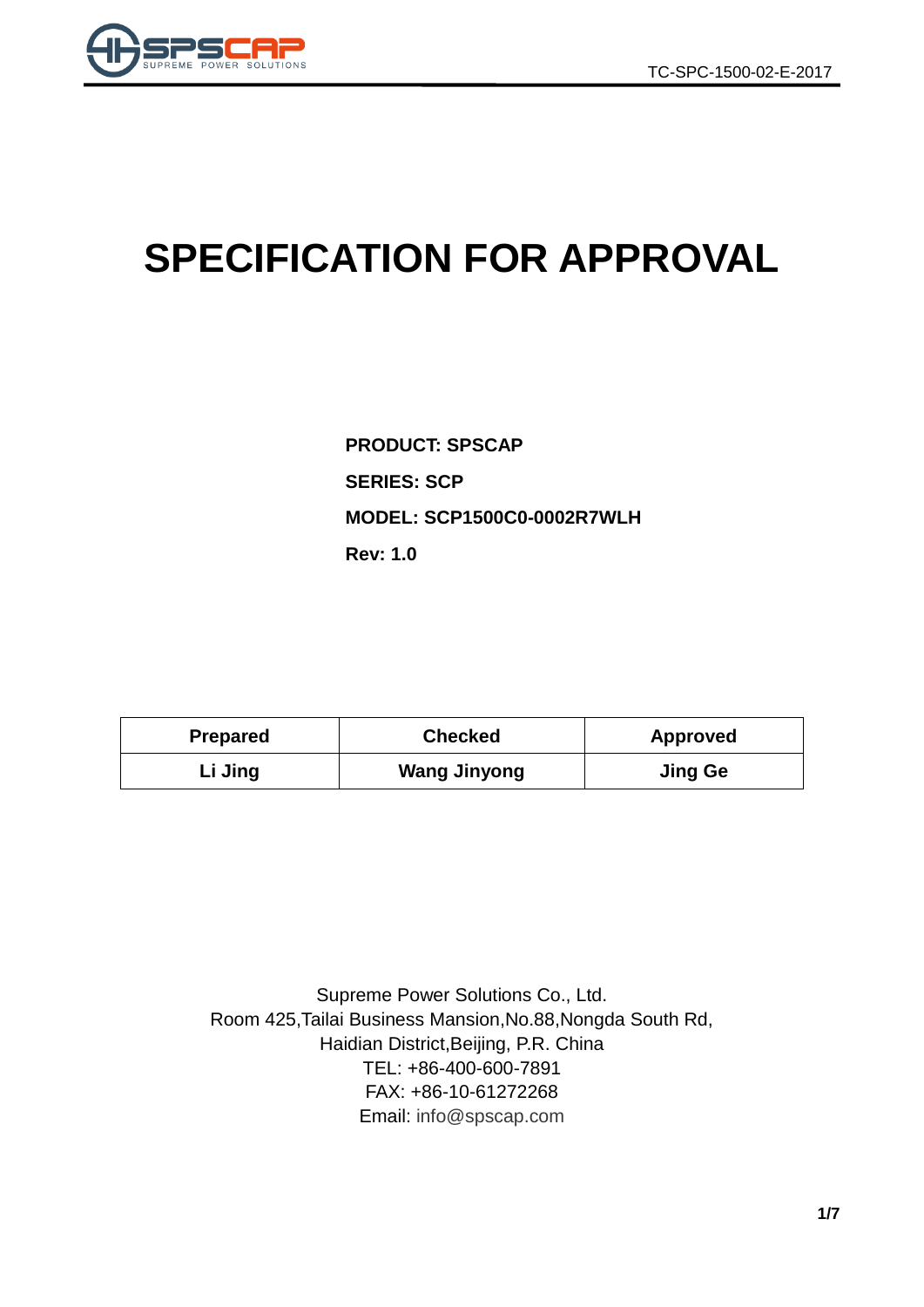

# **Contents**

| 1. |    |  |  |  |  |  |
|----|----|--|--|--|--|--|
| 2. |    |  |  |  |  |  |
|    | 1) |  |  |  |  |  |
|    | 2) |  |  |  |  |  |
| 3. |    |  |  |  |  |  |
| 4. |    |  |  |  |  |  |
| 5. |    |  |  |  |  |  |
| 6. |    |  |  |  |  |  |
|    | 1) |  |  |  |  |  |
|    | 2) |  |  |  |  |  |
|    | 3) |  |  |  |  |  |
|    | 4) |  |  |  |  |  |
| 7. |    |  |  |  |  |  |
| 8. |    |  |  |  |  |  |
| 9. |    |  |  |  |  |  |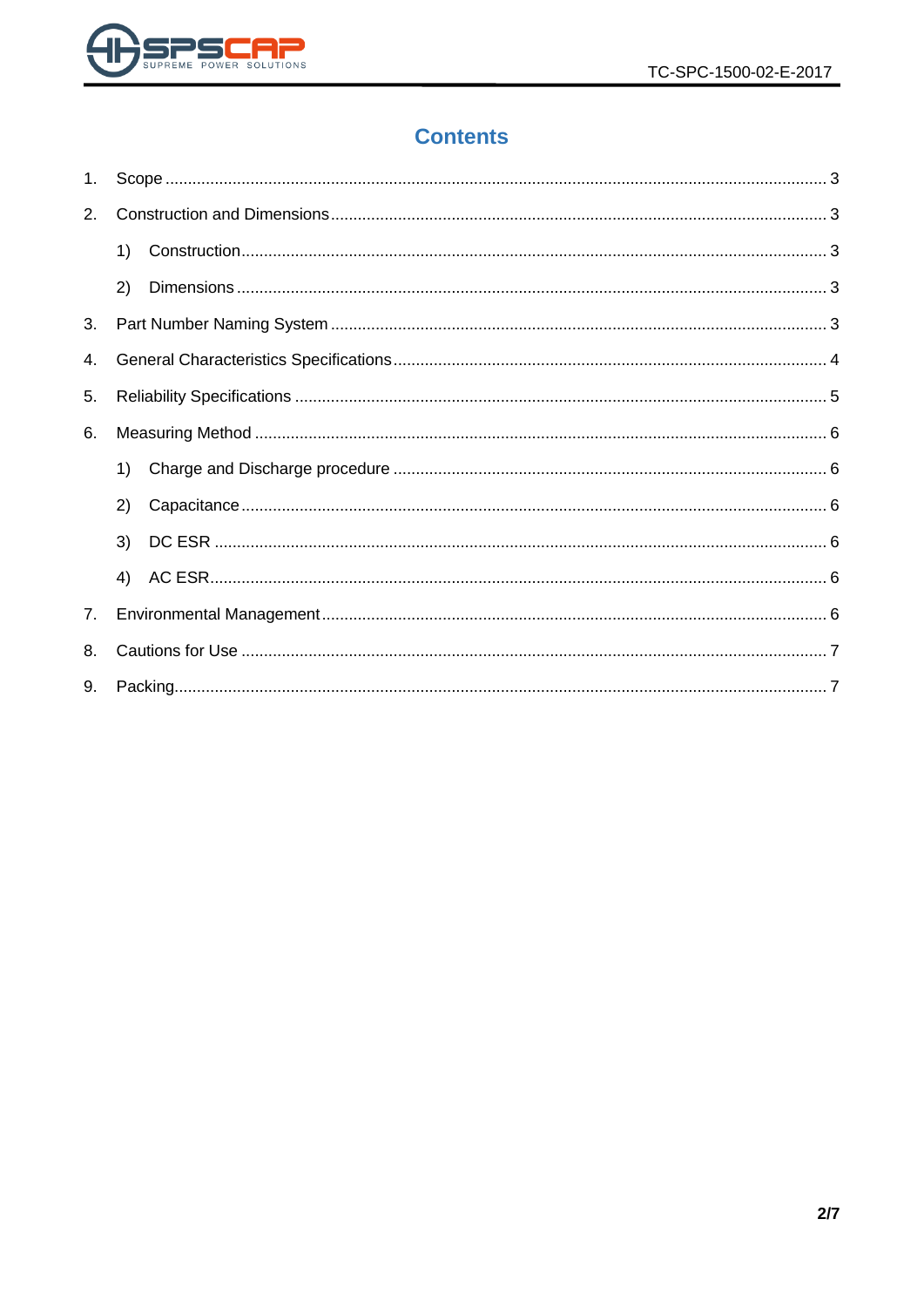

#### <span id="page-2-0"></span>**1. Scope**

These are the specifications of SPSCAP (Electric Double Layer Capacitor) which you are using, please review this document and approve it.

#### <span id="page-2-1"></span>**2. Construction and Dimensions**

#### <span id="page-2-2"></span>1) Construction

Inside structure: wound anode and cathode electrode with separator Outer structure: aluminum case, insulating sleeve

#### <span id="page-2-3"></span>2) Dimensions



|                     | Dimension(mm) |    |      |  |
|---------------------|---------------|----|------|--|
| Part Number         | D(Max.)       | -  |      |  |
| SCP1500C0-0002R7WLH | 60.8          | 85 | 91.4 |  |

#### <span id="page-2-4"></span>**3. Part Number Naming System**

|                       | <b>SCP</b>  | 1500                    | C |         | $\blacksquare$    | 0002 | R |         |                        | <b>WLH</b>           |
|-----------------------|-------------|-------------------------|---|---------|-------------------|------|---|---------|------------------------|----------------------|
| <b>Product Series</b> |             | Nominal Capacitance (F) |   |         | Rated Voltage (V) |      |   |         | <b>Terminal Design</b> |                      |
| S                     | Single      | 1500                    |   | 1500    | Dash              | 0002 |   | 2       | WL                     | <b>Welding Laser</b> |
| C                     | Cylindrical |                         |   | Decimal |                   | R    |   | Decimal |                        |                      |
| Þ                     | Power       |                         |   | 0.0     |                   |      |   | 0.7     | Н                      | <b>Improved Part</b> |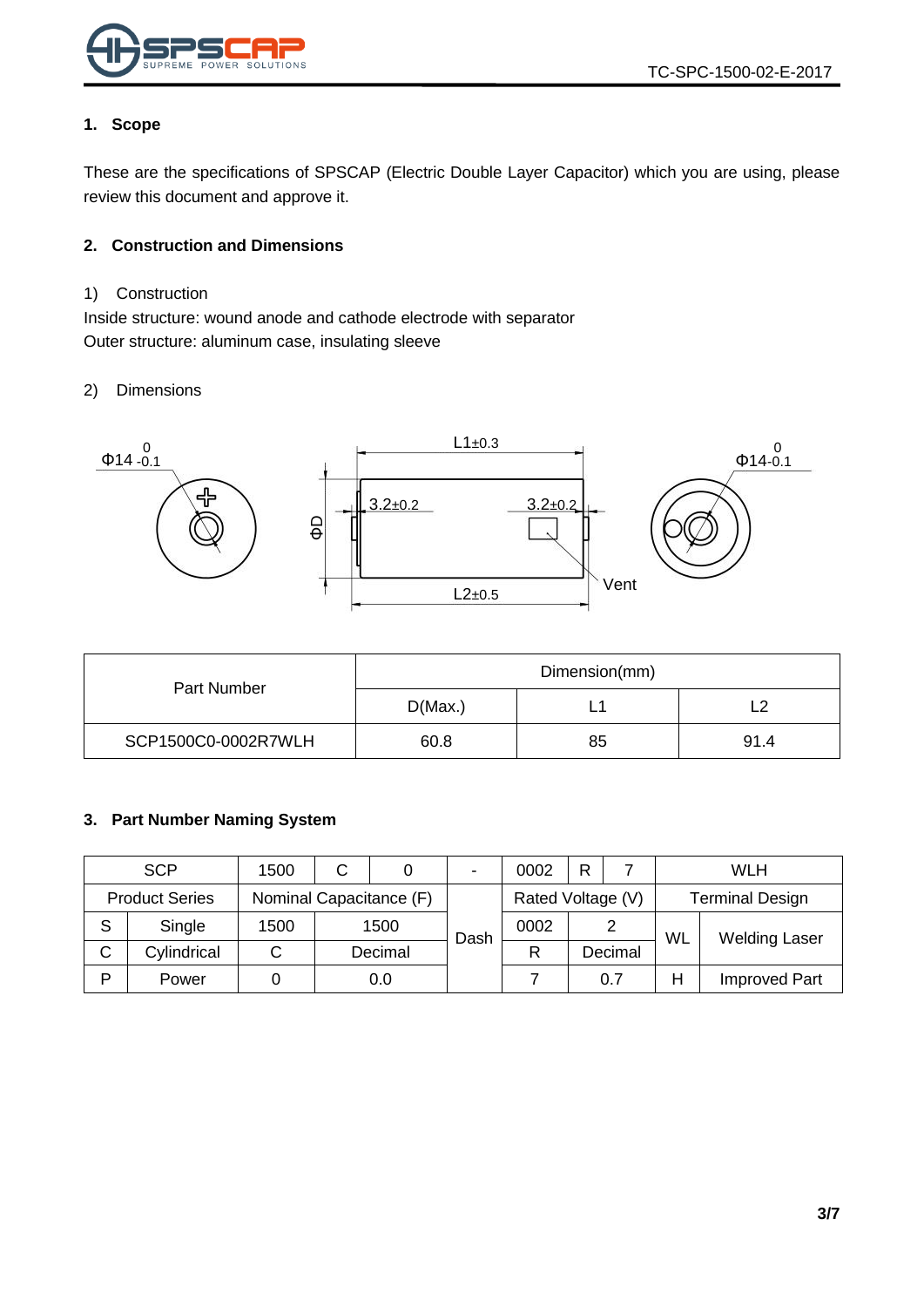

## <span id="page-3-0"></span>**4. General Characteristics Specifications**

| <b>Items</b>                                               | <b>Specification</b> |  |  |
|------------------------------------------------------------|----------------------|--|--|
| Rated Voltage (V DC)                                       | 2.7                  |  |  |
| Surge Voltage (V DC)                                       | 2.85                 |  |  |
| Operating Temp. (°C)                                       | $-40 \sim +65$       |  |  |
| Rated Capacitance (F)                                      | 1500                 |  |  |
| Capacitance Tolerance                                      | $-10\% \sim +20\%$   |  |  |
| ESR Max. (AC@1KHz, m $\Omega$ )                            | 0.33                 |  |  |
| ESR Max. (DC, $m\Omega$ )                                  | 0.47                 |  |  |
| Maximum Continuous Current (∆T=15°C, A)                    | 83                   |  |  |
| Maximum Continuous Current ( $\Delta T = 40^{\circ}C$ , A) | 135                  |  |  |
| Maximum Peak Current (A) (1s)                              | 1187                 |  |  |
| Max.LC (Room Temp. after 72hrs, mA)                        | 3.0                  |  |  |
| Typical Thermal Resistance $(R_{th}$ , Housing, °C/W)      | 4.6                  |  |  |
| Typical Thermal Capacitance (Cth, J/°C)                    | 380                  |  |  |
| Weight (g)                                                 | 339                  |  |  |
| Energy Stored (WH)                                         | 1.52                 |  |  |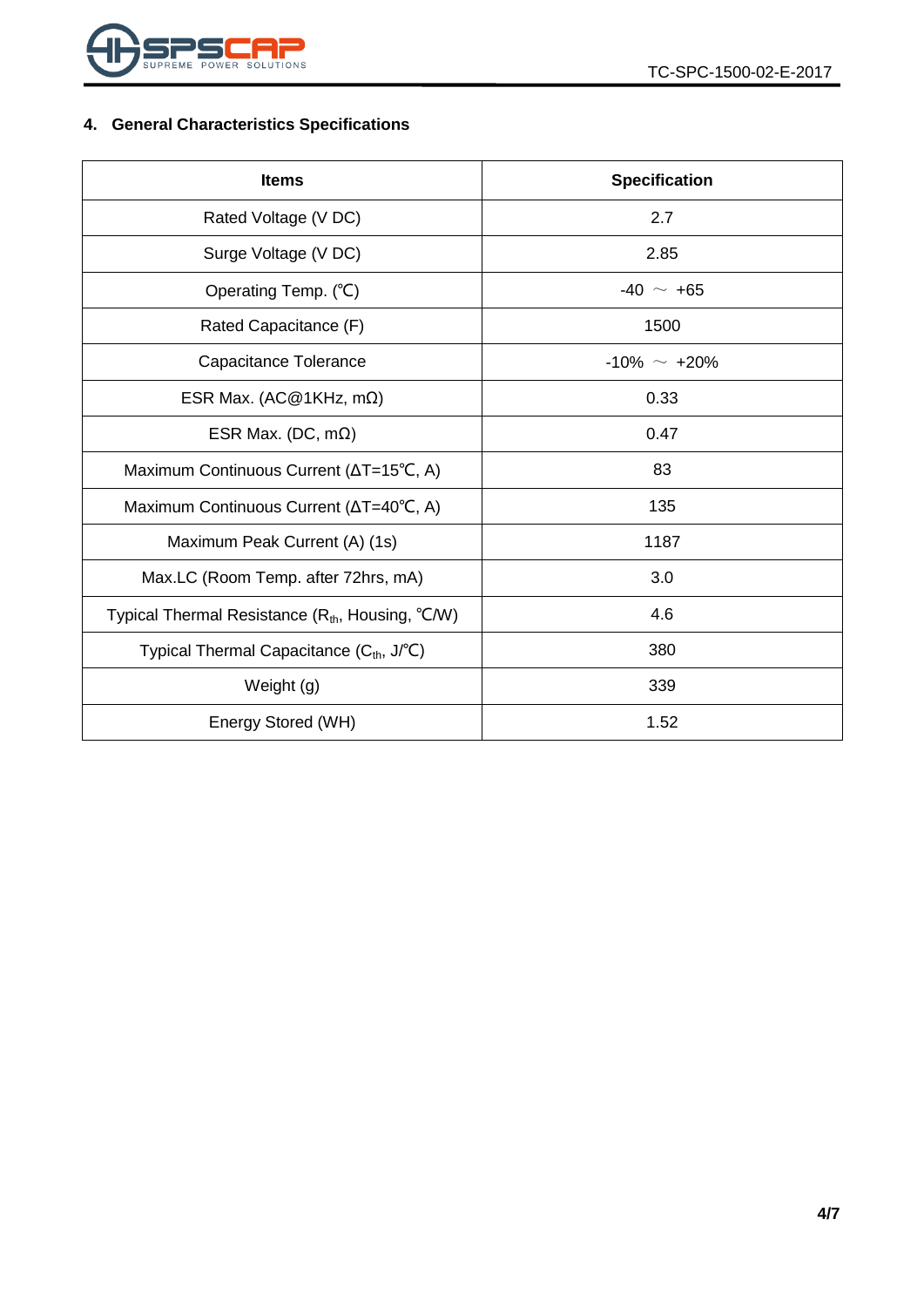

## <span id="page-4-0"></span>**5. Reliability Specifications**

| <b>Item</b>           |             |                                    | <b>Specification</b>                        | <b>Condition</b>                                                 |  |
|-----------------------|-------------|------------------------------------|---------------------------------------------|------------------------------------------------------------------|--|
|                       | Capacitance |                                    | Change within 5% of<br><b>Initial Value</b> |                                                                  |  |
|                       | <b>ESR</b>  | Step. 2                            | Less than 150% of spec<br>Value             | Step 1: +25±2°C,1h                                               |  |
| Temp.                 | Capacitance |                                    | Change within 5% of<br><b>Initial Value</b> | Step 2: $+65\pm2\degree$ C, 1h                                   |  |
| Characteristics       | <b>ESR</b>  | Step. 3                            | Less than 150% of spec<br>Value             | Step $3: -25 \pm 2^{\circ}C, 1h$                                 |  |
|                       | Capacitance |                                    | Change within 5% of<br><b>Initial Value</b> | Step 4: $-40\pm2^{\circ}C$ , 1h                                  |  |
|                       | <b>ESR</b>  | Step. 4                            | Less than 150% of spec<br>Value             |                                                                  |  |
|                       | Capacitance |                                    | <b>Initial Value</b>                        |                                                                  |  |
| <b>Vibration Test</b> | <b>ESR</b>  |                                    | <b>Initial Value</b>                        | ISO16750-3 Table 14                                              |  |
|                       | Appearance  | <b>Not Marked Defect</b>           |                                             |                                                                  |  |
| <b>Thermal Cycle</b>  | Capacitance | <b>Initial Value</b>               |                                             | Temp.: -40°C ~ +65°C<br>Cycle times: 6<br>Test Time (One Cycle): |  |
|                       | <b>ESR</b>  | <b>Initial Value</b>               |                                             |                                                                  |  |
|                       | Appearance  | <b>Not Marked Defect</b>           |                                             | $-40^{\circ}$ C 2hrs, +65 $^{\circ}$ C<br>2hrs, Temp change 2hrs |  |
|                       | Capacitance | Change within 20% of Initial Value |                                             | Temp.: +40±2°C                                                   |  |
| <b>Humidity Test</b>  | <b>ESR</b>  | Less than 200% of spec Value       |                                             | Humidity: 90-95%RH<br>Test Time: 240±8hrs                        |  |
|                       | Appearance  | <b>Not Marked Defect</b>           |                                             |                                                                  |  |
|                       | Capacitance |                                    | Change within 20% of Initial Value          | Temp.: $+65\pm2\degree C$                                        |  |
| DC Life               | <b>ESR</b>  | Less than 200% of spec Value       |                                             | Voltage: 2.7V                                                    |  |
|                       | Appearance  | <b>Not Marked Defect</b>           |                                             | Time: 1,500hrs                                                   |  |
|                       | Capacitance | Change within 20% of Initial Value |                                             |                                                                  |  |
| <b>Shelf Life</b>     | <b>ESR</b>  | Less than 200% of spec Value       |                                             | Temp.: +70±2°C<br>Time: 1,000hrs                                 |  |
|                       | Appearance  | <b>Not Marked Defect</b>           |                                             |                                                                  |  |
|                       | Capacitance | Change within 20% of Initial Value |                                             |                                                                  |  |
| Cycle Life            | <b>ESR</b>  |                                    | Less than 200% of spec Value                | Temp.: $+25\pm2$ °C<br>Cycles times: 1,000,000                   |  |
|                       | Appearance  | <b>Not Marked Defect</b>           |                                             |                                                                  |  |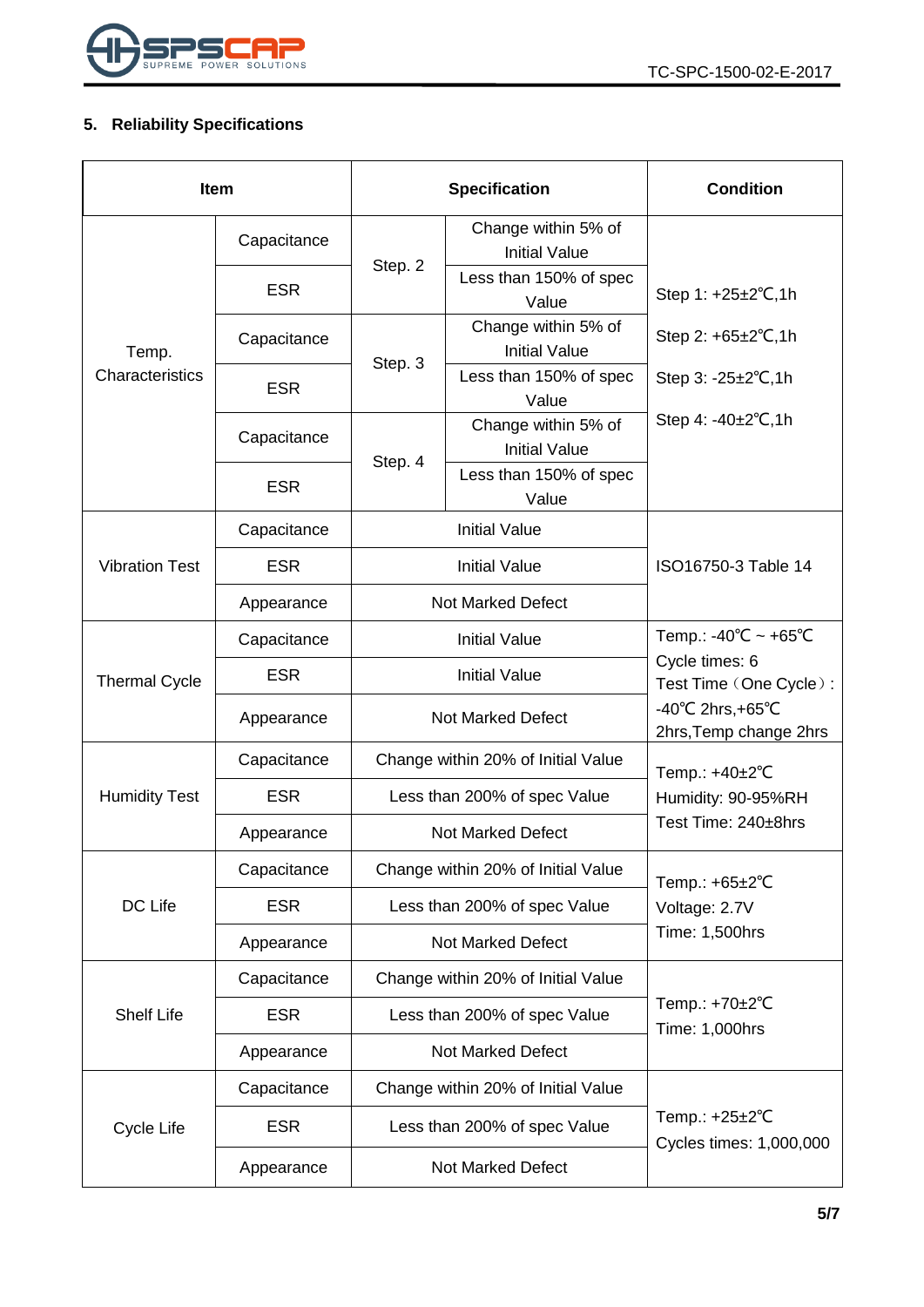

#### <span id="page-5-0"></span>**6. Measuring Method**

<span id="page-5-1"></span>1) Charge and Discharge procedure

(figure 6-1)

- A) Charge the capacitor using constant current I to rated voltage  $V_0$
- B) Keep rated voltage 5 min
- C) Discharge the capacitor using constant current I to half rated voltage, record discharge time  $T_1$ during voltage change from  $V_1$  to  $V_2$
- D) Rest 2-5s, record voltage change ΔV
- E) Discharge it to a very low voltage around 0.01V
- F)  $V_1=85\% V_0 V_2=50\% V_0$
- <span id="page-5-2"></span>2) Capacitance

Capactance

\n
$$
C = I^*T_1 / (V_1 - V_2)
$$
\nC: Capacitance (F)

\nI: Constant Discharge Current (A)

\n
$$
T_1
$$
\nDischarge Time (S)

\n
$$
V_1
$$
\n
$$
V_2
$$
\n
$$
V_3
$$
\n
$$
V_4 - V_2
$$
\nNotage Change (V)

\nDC ESR

\n
$$
T_1
$$
\n
$$
T_2
$$
\n
$$
T_3
$$
\n
$$
T_4
$$
\n
$$
T_5
$$
\n
$$
T_6
$$
\n
$$
T_7
$$

6-1

DC ESR=ΔV/I

DC ESR: DC Equivalent Series Resistance (Ω) ΔV: Voltage Change (V) I: Constant Discharge Current (A)

<span id="page-5-4"></span>4) AC ESR

<span id="page-5-3"></span>3)

Measure AC ESR using LCR meter Frequency: 1KHz Voltage: fully discharge

**REMARK: SPSCAP CAPACITORS SHOULD BE DISCHARGED WITH RESISTOR FOR 12 HOURS OR MORE BEFORE EACH TIME MEASUREMENT OF CAPACITANCE OR ESR.**

#### <span id="page-5-5"></span>**7. Environmental Management**

All SPSCAP products are RoHS compliant product.